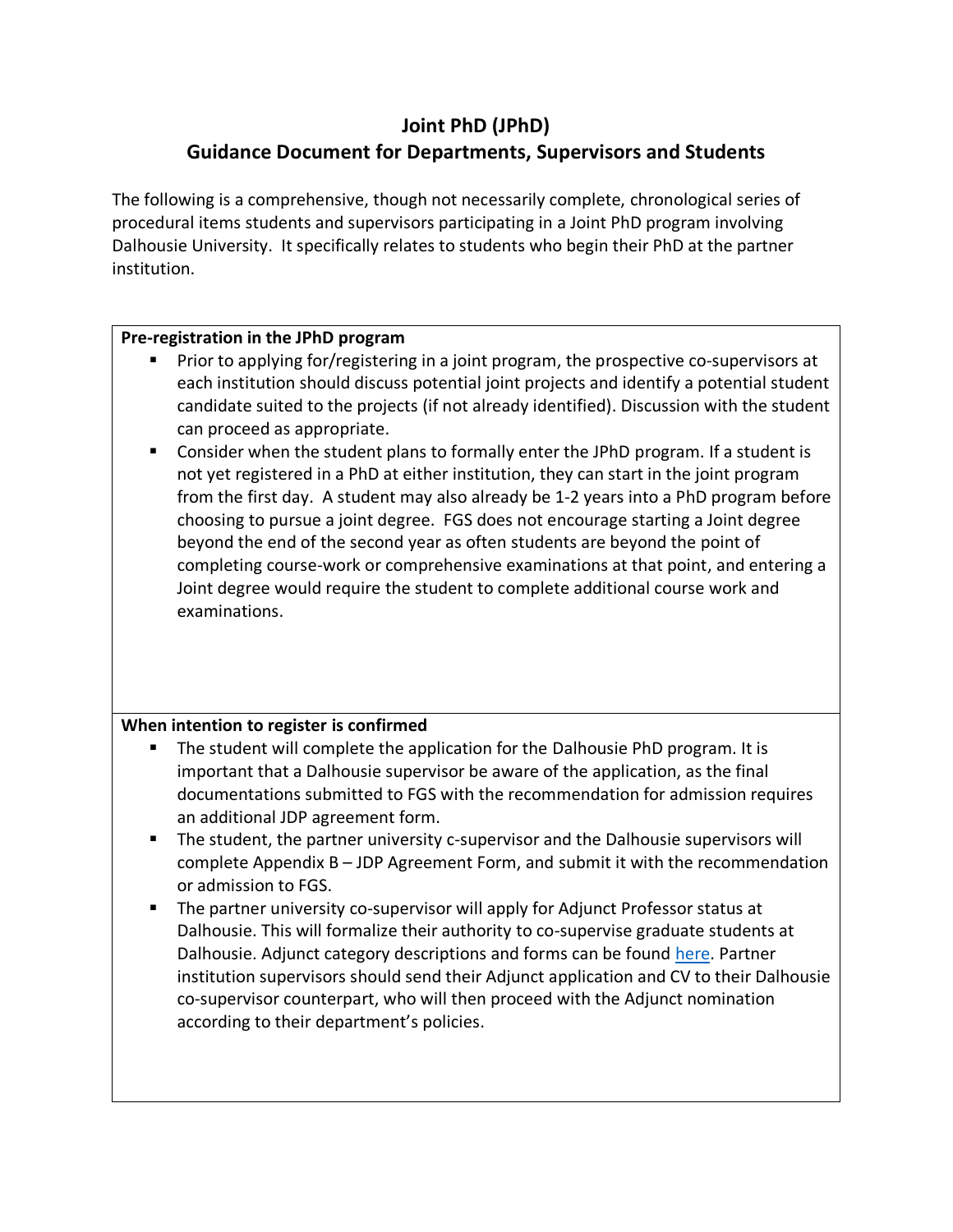## **After the student is formally accepted and before the student arrives**

- When accepted, and even when not on Dalhousie campuses (i.e. accepted but still at the partner university), the JPhD student needs to register for both JPHD 9000 and REGN 9999. There is a nominal fee of ~\$15/semester charged to their account as an off-campus student… this amount may vary from year to year, and FGS encourages the Dalhousie supervisor to make arrangements to cover this nominal fee when possible.
- Registration in JPHD 9000 while a student is at the partner institution requires an over-ride managed by FGS [\(program.officer@dal.ca\)](mailto:program.officer@dal.ca). Departments with active Joint PhD programs are responsible for maintaining a list of participating students who are off-campus each term, and communicating that list to FGS's program officer for the management of registration over-rides each term. Once the over-ride is processed, the student will be able to register in JPHD 9000. Failure to register in the JPHD 9000 course will result in the student being charged full fees for the PhD tuition and incidentals, so please ensure that the off-campus student list is accurate for each term and is updated regularly with the program officer.
- The JPhD student is advised to communicate with the Dalhousie International Office at least 4-6 months before the intended arrival date to discuss procedures for immigration, visa requirements, etc.
- The Dalhousie co-supervisor will set up agreed to financial supports for the student. This may require, as appropriate, transfer of funds between Dalhousie and the partner institution, and set-up of financial payments for the student via Dal Online.
- Plan for arrival, e.g. office space, helping with transition/possible mentor in-program, typical transition planning for students. International Office personnel can assist.

## **When on-campus at Dalhousie**

- Register in REGN 9999, and normal courses (grad courses, seminars, thesis).
- Do NOT register in JPHD 9000 during terms when the student is On Campus.
- Ensure the student is provided guidance on how to register for the Dalhousie Student [Union \(DSU\) International Health Plan,](http://www.internationalhealth.ca/Default.aspx) if needed.
- Undertake laboratory, departmental, library, and campus orientations. Student should complete WHMIS, OH&S, and Frist-Aid training, as appropriate. Student are encouraged to connect with the appropriate student services and associations.
- Set up GSIS requirements for courses to be taken at Dal, noting in the comments that **student is in the JPhD**.
- Plan for completion following them leaving... i.e. once work at Dal is complete, how will the remainder of the degree progress (and how can communication lines be maintained for on-going activities) ...